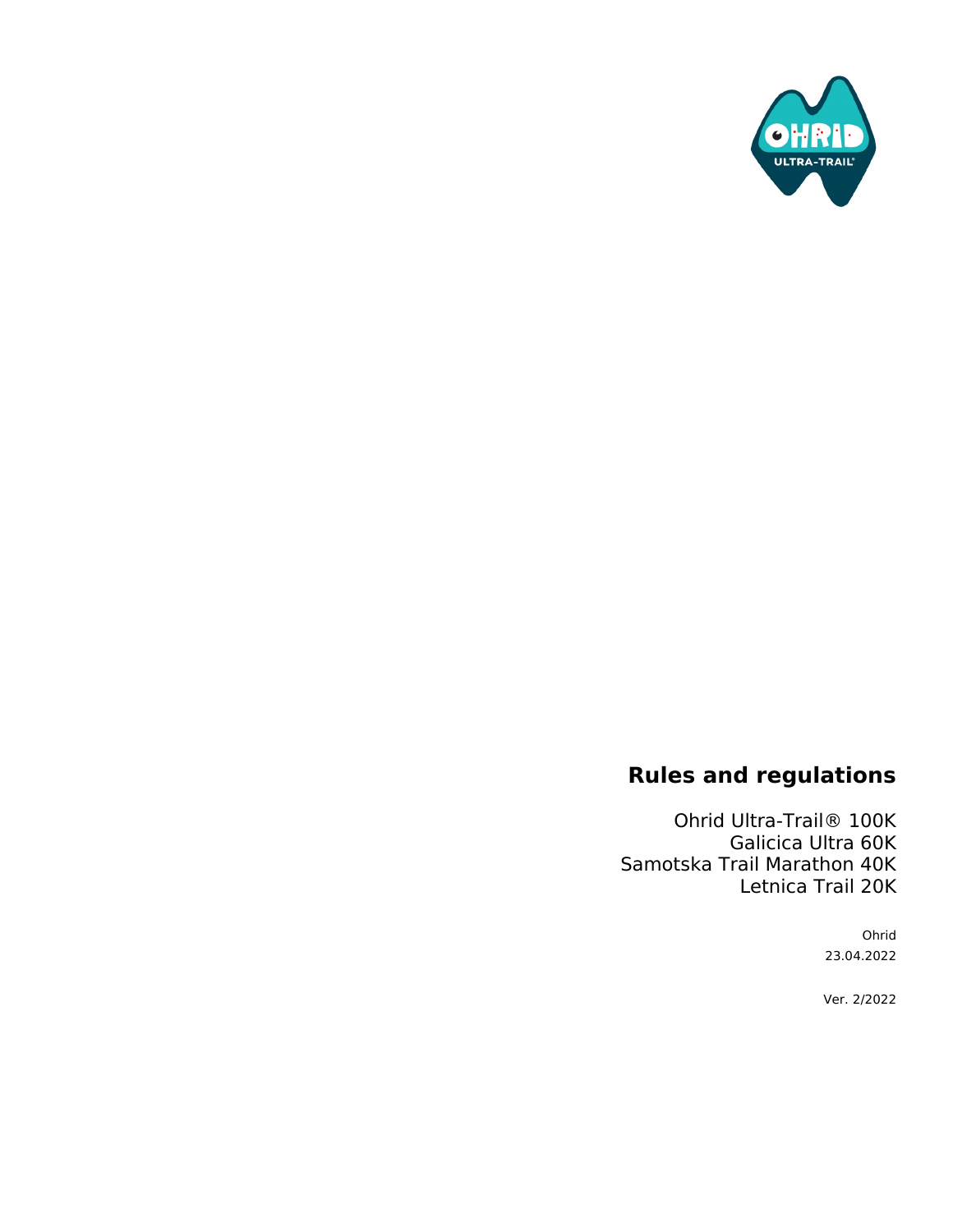## **CONTENTS**

| 10 |  |
|----|--|
|    |  |
|    |  |
|    |  |
|    |  |
|    |  |
|    |  |
|    |  |
|    |  |
|    |  |
|    |  |
|    |  |
|    |  |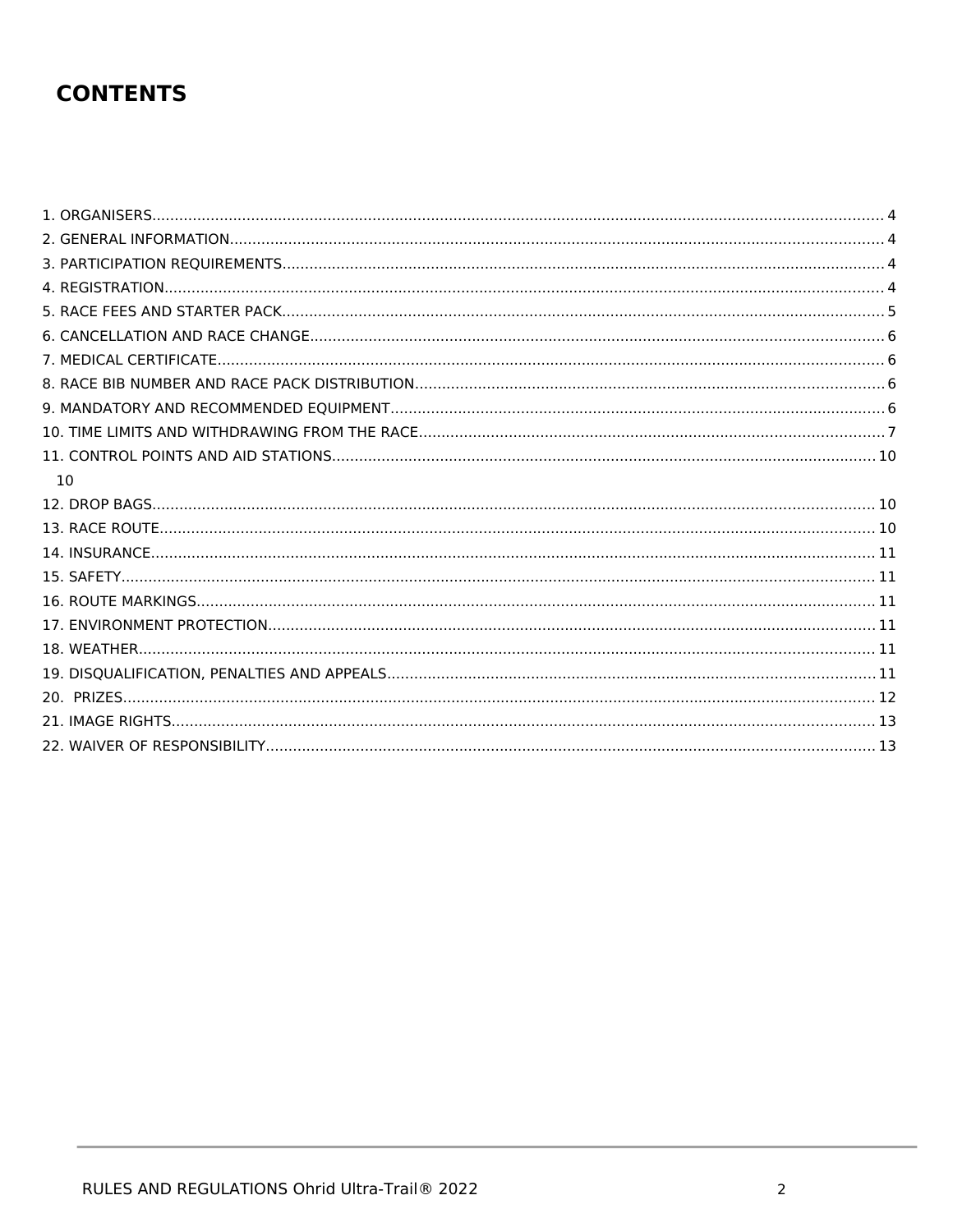# **DECLARATION OF PHYSICAL FITNESS AND DISCLAIMER OHRID ULTRA-TRAIL 2022**

By registering, the participant acknowledges that the competition requirements, legal order and rules of procedure are binding. These regulations serve the uniform and equal engagement in the sport and are non-appealable in a court of law. Their recognition and upholding are a prerequisite for participating in the event. Each entrant is responsible for the technical safety of his/her gear and must ensure that it is in conformity with the rules. The organizer assumes no liability for accidents, personal injury or material damage, theft or other damages!

## PARTICIPANT'S DECLARATION

**1.** I have read, understood and fully accepted the Rules and Regulations governing the sports event in which I take part (OHRID ULTRA- TRAIL 2022), that will take place on 13-14.05.2022. The Rules and Regulations are published at the official website of the event ([www.ohridultratrail.com](http://www.ohridultratrail.com/)).

**2.** I am sure of being sufficiently prepared (physically and psychologically) to take part in the race. I follow the appropriate medical controls to guarantee that I enjoy good health, not suffering from any disease, allergy, physical defect, lesion or cardio-respiratory disorder advising against taking part in the event.

**3.** I am fully aware of the difficulties of the event, its course, profile and distance; which I have previously consulted at the event website [\(www.ohridultratrail.com](http://www.ohridultratrail.com/) ).

- **4.** I am aware that this type of event entails an additional risk for the participants. I therefore state that I am taking part in the event of my own free will and at my own initiative, and I fully assume the risks and consequences derived from my participation.
- **5.** I have sufficient knowledge and technical skill to guarantee my own safety in the environment and conditions of autonomy in which the event takes place. I also have the sports and safety gear required by the Organizer for the day of the event; and I guarantee that it is in perfect condition, that I know how to use it properly, and that I will wear it/carry it on my person during the entire event.
- **6.** I commit to obey the rules and safety protocols established by the Organizer of the race in which I take part; and to behave responsibly, avoiding conducts that increase risks to my physical or psychological integrity. I will follow the instructions and comply with the decisions taken by the responsible persons from the Organization (judges, doctors and organizers) with respect to all aspects of safety.
- **7.** I authorise the Medical Services of the event to perform on my person any medical procedure or diagnostic test that they deem appropriate in any moment of the event, whether or not I have requested it myself. Whenever requested by them, I undertake to abandon the event and/or allow my hospitalization, if they deem it necessary for the sake of my health.

**8.** I authorise the event Organizer to take and use any photography, film or recording of my person taken during the event, providing they are exclusively related to my participation in the event; and that I will not receive any compensation in return.

- **9.** I will not consume any prohibited substances considered as doping substances by the athletics and mountaineering federations before or during the event. I am aware that the Organization may oblige the first three classified participants of each category per race to undergo anti-doping control.
- **10.**I am aware that my race-bib is personal and non-transferable, therefore I will not cede it or sell it to any other person in any case, even in the case that I cannot assist in the event.
- **11.**I am taking part in the event of my own free will and on my own responsibility. Therefore, I exonerate any responsibility the Organizer, its collaborators, sponsors and any other participants, exempting them from any liability for any physical or material harm that may occur to me, and therefore, I waive my right to file a report or claim against said parties.

**12.** I undertake to follow the general guidelines of respect for nature and for other persons. Said guidelines are described below:

- To exercise caution and follow the established rules when moving along trails and roads which are open to traffic.
- To not cause any deterioration to the biotic, geological or cultural resources, or in general to the landscape.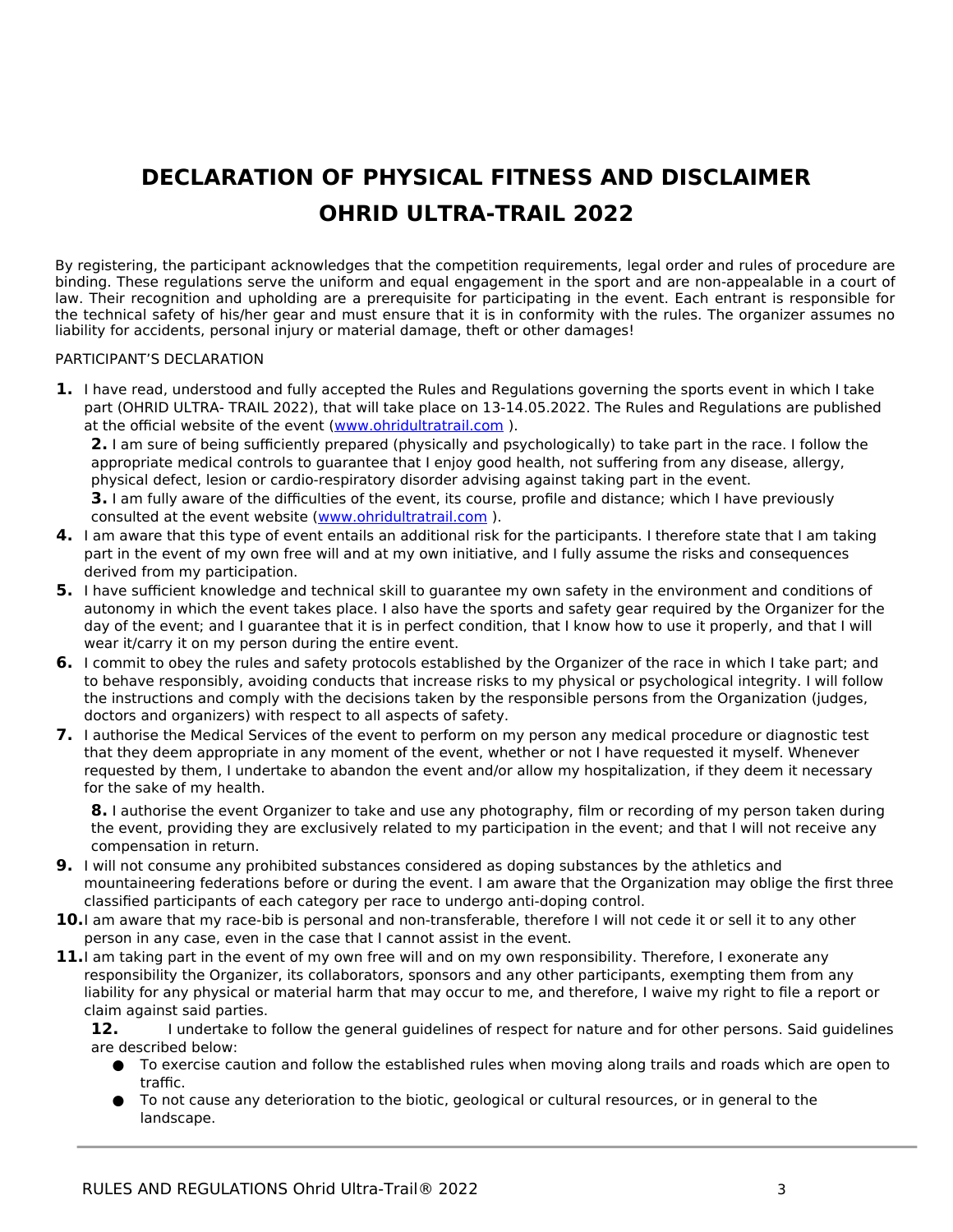- To perform any physiological needs in appropriate places, or in any case, out of water and far from passage or meeting points.
- To not trash or abandon objects or solid or liquid waste out of the places specifically provided for disposing of such objects or waste.
- To not leave the marked trail.

I declare under moral and criminal liability that in the past period I have not had contact with any person(s) positive with Covid-19, and that I have not been quarantined and self-isolated; on the days before race start I declare that I feel healthy, with normal body temperature levels and without any covid-19 virus symptoms; I declare that I will fully abide to the race rules and health protocols for covid-19 protection during the event.

## **RULES AND REGULATIONS OHRID ULTRA-TRAIL 2022**

## <span id="page-3-0"></span>**1. ORGANISERS**

1.1. Outdoor association TREX – Skopje in partnership with Outdoor association TOP ADVENTURES – Ohrid are organizing the trail running event Ohrid Ultra-Trail®.

## <span id="page-3-3"></span>**2. GENERAL INFORMATION**

- 2.1. Ohrid Ultra-Trail® is a three day international outdoor sports event taking place annually in the Galicica National Park and Prespa-Ohrid region, N. Macedonia. The third edition that encompasses 4 trail running races is scheduled on May 13-14, 2022.
- 2.2. The races will take part in a single stage and in semi autonomy, with athletes subjected to time limits. The planned routes are clearly described, and they are visible on [www.ohridultratrail.com](http://www.ohridultratrail.com/)

| Race details                        | Length   | $D+$                  | D-           | <b>Date</b> | Start | Limit           |
|-------------------------------------|----------|-----------------------|--------------|-------------|-------|-----------------|
| Ohrid Ultra-Trail <sup>®</sup> 100K | 107.0 km | $5.000 \; m$          | $5.000 \; m$ | 14.05.2022  | 00:00 | 25h             |
| Galicica Ultra 60K                  | 65.5 km  | 3,350 m               | 3,350 m      | 14.05.2022  | 07:30 | 16.5h           |
| Samotska Trail Marathon<br>40K      | 40.5 km  | $1.950 \; m$          | 1.950 m      | 14.05.2022  | 09:00 | 10 <sub>h</sub> |
| Letnica Trail 20K                   | 22.6 km  | $1,100 \; \mathrm{m}$ | $1.240 \; m$ | 14.05.2022  | 10:30 | 6 h             |

## <span id="page-3-2"></span>**3. PARTICIPATION REQUIREMENTS**

- 3.1. Participants are required of the following:
	- To understand the length and particularities of the demands of the race and to be well trained to participate.
	- To have acquired, before the event, a real capacity of complete independence in the mountains and to be able to manage the problems associated with this type of challenge, in particular:
	- Adapt to the climate conditions that can change with altitude and become difficult, such as wind, cold, fog, rain or snow.
	- Understand the physical or mental fatigue this challenge may cause: problems with digestion, muscles, joints, blisters, and minor wounds.
	- Understand that the role of the Organization is not that of a life-saving entity. For the trail race, safety is dependent on the capacity of the participant to adapt to the problems which will be faced, foreseen and unforeseen.

## <span id="page-3-1"></span>**4. REGISTRATION**

4.1. Registration requirements

- 4.1.1. Participation in any race in Ohrid Ultra-Trail® is open to anyone older than 18 years on 01.01.2022.
- 4.1.2. Exeption is Letnica Trail 20K where runners older than 16 years on 01.01.2022 are allowed to participate with written parental consent.
- 4.1.3. Participants that have been under effective ban of doping violation are forbidden to take part in Ohrid Ultra-Trail®.
- 4.1.4. Participants that have broken race rules and regulations in previous editions of Ohrid Ultra-Trail® and consequently have been disqualified, are forbidden to take part in Ohrid Ultra-Trail®.
- 4.1.5. Participants that have broken fair-play rules and have misbehaved thus endangering the wellbeing of other participants and volunteers in any other sport competition are forbidden to take part in Ohrid Ultra-Trail®.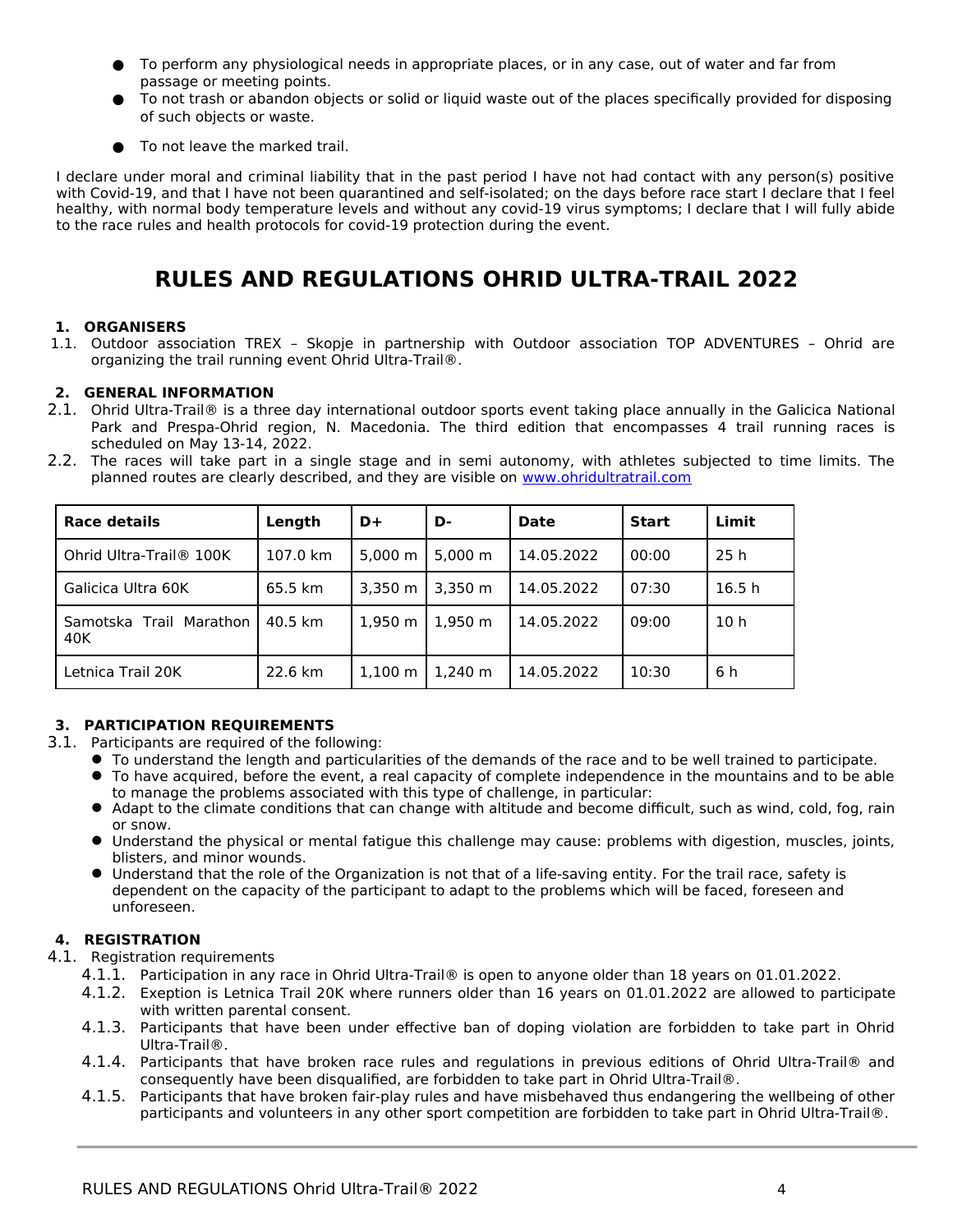- 4.2. Registration procedures
	- 4.2.1. Registration for all races begins on 15.01.2022.
	- 4.2.2. Registering for 100K and 60K races is not possible after 01.05.2022.
	- 4.2.3. Registering for 40K and 20K races is not possible after 01.05.2022.
	- 4.2.4. Starting lists are generated on 02.05.2022 afterwards fee payment and refunds are not allowed.
	- 4.2.5. Registration is considered completed only after paying the starting fee.
	- 4.2.6. In the registration form the mandatory fields must be filled:
		- Name
		- Surname
		- Birth date
		- **•** Gender
		- Nationality
		- Mobile phone number of the participant
		- Mobile phone number of a close person of the participant
		- E-mail address
		- **T-shirt size**

#### 4.3. Elite runners

- 4.3.1. Participants with ITRA Performance Index greater than 700 (male) and 550 (female) are considered as elite runners and have the right of free-of-charge starting fee for any race of Ohrid Ultra-Trail®.
- 4.3.2. Elite participants at first must register in the online system and then notify the organizer by email [race@ohridultratrail.com](mailto:race@ohridultratrail.com) latest by 20.04.2022, after that, they will be assigned a race number.
- 4.3.3. At the start of the race, elite athletes must place themselves at the head of the line-up on the basis of their race bib number and in accordance with indications from volunteers.
- 4.3.4. Accept to carry a GPS tag, supplied by the organization at the start of the race, during the whole race; then to return this tag at the end of their race.

## <span id="page-4-0"></span>**5. RACE FEES AND STARTER PACK**

5.1. Race fees are as following:

| Race fees in 2022           | 15.01.2022<br>15.02.2022 | $-16.02.2022$<br>01.05.2022 | $-102.05.2022$<br>14.05.2022 |
|-----------------------------|--------------------------|-----------------------------|------------------------------|
| Ohrid Ultra-Trail® 100K     | <b>60 EUR</b>            | <b>70 EUR</b>               | Closed                       |
| Galicica Ultra 60K          | <b>40 EUR</b>            | <b>50 EUR</b>               | Closed                       |
| Samotska Trail Marathon 40K | <b>30 EUR</b>            | 35 EUR                      | Closed                       |
| Letnica Trail 20K           | <b>20 EUR</b>            | <b>25 EUR</b>               | Closed                       |

## 5.2. Starter pack contains the following:

- Race bib number
- Assistance, refreshments and food along the race routes
- Race branded gift
- **•** Finishers medal
- Post-race meal
- N.P. Galicica entry fee
- Bus transfer to start (all races except 100K)

## 5.3. Payment procedures

5.3.1. Registration is made exclusively through event website [www.ohridultratrail.com](http://www.ohridultratrail.com/)

- 5.4. Accepted Payment Methods:
	- 5.4.1. ONLINE PAYMENT WITH CREDIT / DEBIT CARD
		- Ohrid Ultra-Trail® WEB SERVICE – [www.ohridultratrail.com](http://www.ohridultratrail.com/) Online payment is made through the secure "3D Pay" system of HalkBank Note: An additional commission of 4% is charged for bank fees and maintenance costs
		- 5.4.2. BANK TRANSFER (valid only within N.Macedonia)

Entity name: TREKS Address: Ibe Palikukja 17, 1000 Skopje Account number id: 270069272700140 Bank: HALK BANKA Remittance description: Participants' Name Surname Note: An additional bank commission may be charged.

5.5. Fixed number of participants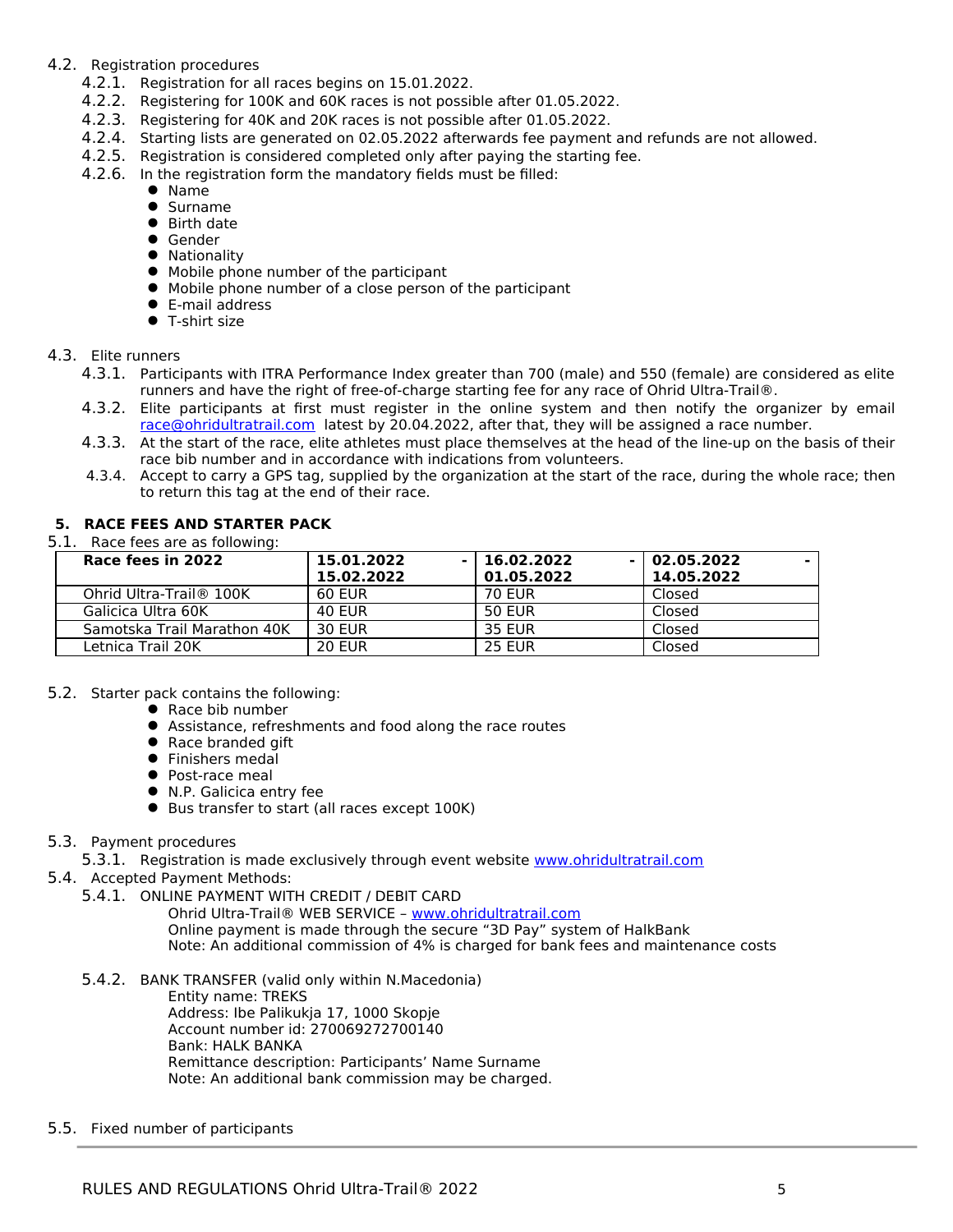| Race                        | Max.<br>number |
|-----------------------------|----------------|
| Ohrid Ultra-Trail® 100K     | 100            |
| Galicica Ultra 60K          | 100            |
| Samotska Trail Marathon 40K | 200            |
| Letnica Trail 20K           | 300            |
| <b>TOTAL</b>                | 700            |

## <span id="page-5-3"></span>**6. CANCELLATION AND RACE CHANGE**

## 6.1. Canceling registration

- 6.1.1. If a participant is unable to participate and wishes to cancel their registration, they must notify the organizers by email at [race@ohridultratrail.com](mailto:race@ohridultratrail.com)
- 6.1.2. Procedures for reimbursement are as follows:
	- Cancellation until 20.04.2022: 80% refund.
		- Cancellation later than 21.04.2022: no refund.
- 6.1.3. Reimbursements will be made by 30 June 2022 and are subject to deduction of bank charges pertaining to refund processing.
- 6.1.4. Should the race be cancelled due to circumstances beyond organisers control (force majeure) up to 15 days before the race, the organisers reserve the right to refund 50% of the registration fee paid. This percentage is calculated to enable the organisers to cover part of the expenses incurred which cannot be recovered.
- 6.1.5. Should the race be cancelled or interrupted for atmospheric reasons, or for any other reason beyond organisers control, no refund of the registration fee will be made.
- 6.1.6. In case the whole event is postponed or cancelled due to covid-19 restrictions, paid starting fees will be valid in the next 2 years.

## 6.2. Changing races

- 6.2.1. If a participant who is registered and had paid the fee decides to change races, they must send a request by email to [race@ohridultratrail.com](mailto:race@ohridultratrail.com) by 20.04.2022, at latest, specifying the race they are registered for and the one they would like to enter.
- 6.3. Passing bib number to another participant
	- 6.3.1. If an athlete who is registered and had paid the fee decides not to participate in the race, they must send a request by email to [race@ohridultratrail.com](mailto:race@ohridultratrail.com) by 20.04.2022, at latest, specifying the following details
		- First and last name, date of birth, race bib number of the participant that cancels participation;
			- First and last name, date of birth of participant that is the replacement.
	- 6.3.2. The request must come from the participant who is already registered and with assigned race bib number.
	- 6.3.3. The replacement participant must register as well, but not pay; the organiser will assign the same bib number in the system.
	- 6.3.4. Participation in other races instead of the race for which the athlete has registered is not allowed.
	- 6.3.5. Bib number exchange or use by anyone other than a registered participant is not allowed.

## <span id="page-5-2"></span>**7. MEDICAL CERTIFICATE**

7.1. Medical certificates are not required in order to participate in the races. However, the organiser encourages all participants to obtain a medical certificate that declares their well-being and strenuous exercise capabilities for their own sake.

## <span id="page-5-1"></span>**8. RACE BIB NUMBER AND RACE PACK DISTRIBUTION**

- 8.1. Race bib number and race pack distribution, for all races of Ohrid Ultra-Trail, will be held at Race Expo, in terms publicly announced at [www.ohridultratrail.com](http://www.ohridultratrail.com/)
- 8.2. To collect the BIB numbers participants must present a valid identity document (ID or passport).
- 8.3. IMPORTANT: All participants of 100K and 60K races must bring the mandatory equipment and their race pack at bib number distribution for purposes of control as a condition to receive their race bib number. (see art. 9)

## <span id="page-5-0"></span>**9. MANDATORY AND RECOMMENDED EQUIPMENT**

- 9.1. Mandatory equipment checks may be carried out during the race and participants may be sanctioned with time penalties or disqualified from the race. (see art. 19)
- 9.2. Mandatory equipment must be worn in the race pack (or in a race belt exclusively for Letnica Trail 20K).
- 9.3. Due to unforeseen weather conditions, the organizers have the right to change or add new equipment in the mandatory equipment list.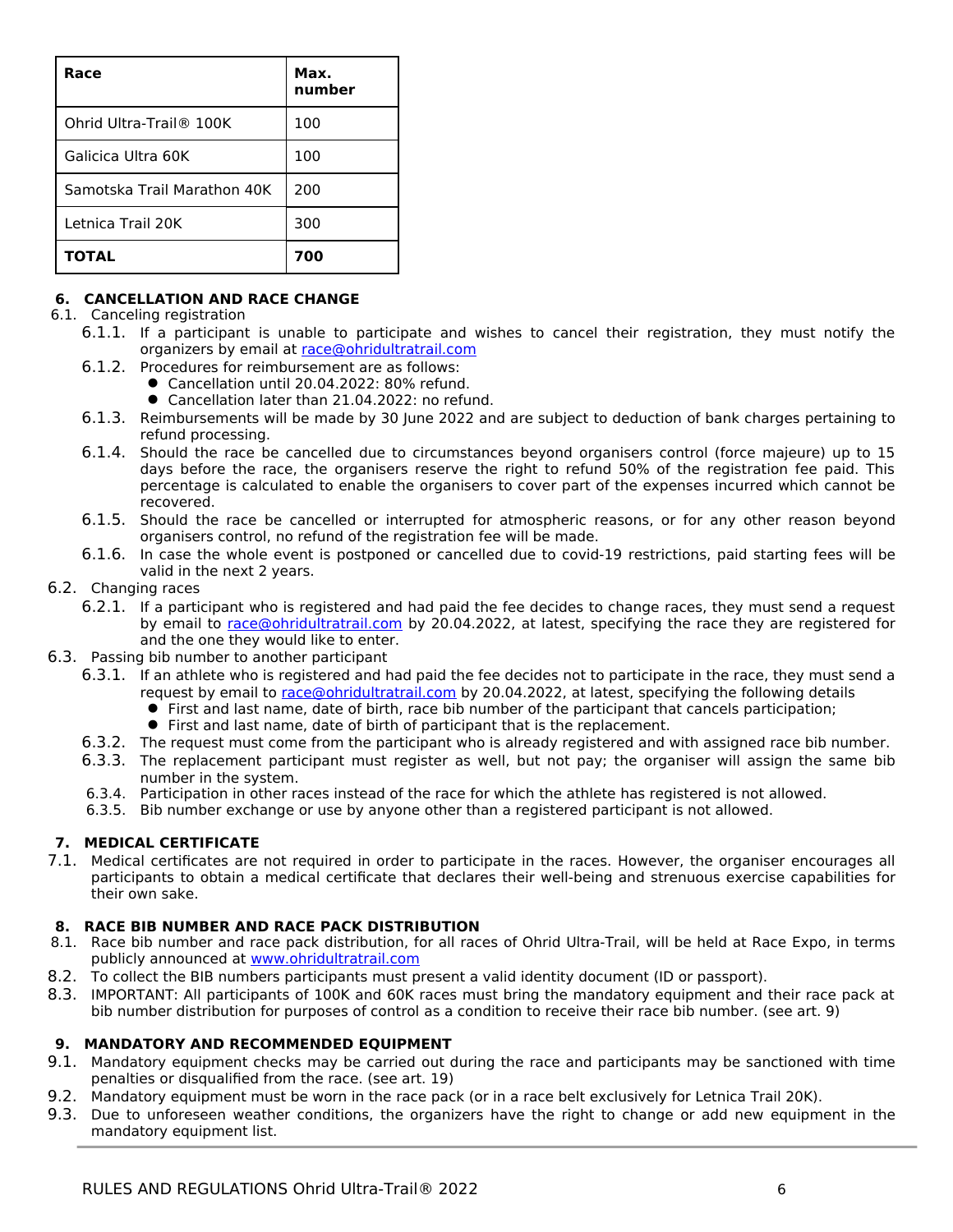| MANDATORY<br>EQUIPMENT                                                                 |                                                                                                      |                    |                    |                    |  |  |  |  |  |  |  |
|----------------------------------------------------------------------------------------|------------------------------------------------------------------------------------------------------|--------------------|--------------------|--------------------|--|--|--|--|--|--|--|
| OHRID ULTRA-TRAIL <sup>®</sup> 2022                                                    |                                                                                                      |                    |                    |                    |  |  |  |  |  |  |  |
| <b>Clothes &amp; Equipment</b>                                                         | Letnica Trail 20K<br>Ohrid Ultra-Trail <sup>®</sup> 100K<br>Galicica Ultra 60K<br>Samotska Trail 40K |                    |                    |                    |  |  |  |  |  |  |  |
| Race pack or running vest                                                              | MANDATORY                                                                                            | <b>MANDATORY</b>   | <b>MANDATORY</b>   | <b>RECOMMENDED</b> |  |  |  |  |  |  |  |
| Mobile phone fully charged and with<br>activated roaming                               | <b>MANDATORY</b>                                                                                     | <b>MANDATORY</b>   | <b>MANDATORY</b>   | <b>MANDATORY</b>   |  |  |  |  |  |  |  |
| Water bottles or bladder - 1 litre mini-<br>mum volume                                 | MANDATORY                                                                                            | MANDATORY          | MANDATORY          | <b>RECOMMENDED</b> |  |  |  |  |  |  |  |
| BIB number clearly visible in the<br>front part of the body (provided by<br>organiser) | <b>MANDATORY</b>                                                                                     | <b>MANDATORY</b>   | <b>MANDATORY</b>   | <b>MANDATORY</b>   |  |  |  |  |  |  |  |
| Trail running shoes                                                                    | MANDATORY                                                                                            | MANDATORY          | MANDATORY          | RECOMMENDED        |  |  |  |  |  |  |  |
| Survival (emergency) blanket                                                           | <b>MANDATORY</b>                                                                                     | <b>MANDATORY</b>   | <b>MANDATORY</b>   | MANDATORY*         |  |  |  |  |  |  |  |
| Whistle                                                                                | MANDATORY                                                                                            | MANDATORY          | MANDATORY          | MANDATORY          |  |  |  |  |  |  |  |
| Waterproof jacket - suitable for<br>mountain conditions (gore-tex or<br>similar)       | <b>MANDATORY</b>                                                                                     | <b>MANDATORY</b>   | <b>MANDATORY</b>   | <b>RECOMMENDED</b> |  |  |  |  |  |  |  |
| Windproof jacket or long-sleeve mid-<br>layer top                                      | RECOMMENDED                                                                                          | <b>RECOMMENDED</b> | RECOMMENDED        | <b>RECOMMENDED</b> |  |  |  |  |  |  |  |
| Cup 150ml. min.                                                                        | <b>MANDATORY</b>                                                                                     | <b>MANDATORY</b>   | <b>MANDATORY</b>   | <b>MANDATORY</b>   |  |  |  |  |  |  |  |
| Headlamp with spare batteries                                                          | MANDATORY                                                                                            | <b>MANDATORY</b>   | MANDATORY          | 1                  |  |  |  |  |  |  |  |
| First aid set (elastic bandage)                                                        | <b>MANDATORY</b>                                                                                     | <b>MANDATORY</b>   | <b>MANDATORY</b>   | <b>RECOMMENDED</b> |  |  |  |  |  |  |  |
| Hat/bandana                                                                            | <b>MANDATORY</b>                                                                                     | <b>MANDATORY</b>   | <b>MANDATORY</b>   | <b>RECOMMENDED</b> |  |  |  |  |  |  |  |
| Gloves                                                                                 | <b>MANDATORY</b>                                                                                     | <b>MANDATORY</b>   | <b>MANDATORY</b>   | <b>RECOMMENDED</b> |  |  |  |  |  |  |  |
| Solid food, energy bars, gels                                                          | <b>MANDATORY</b>                                                                                     | <b>MANDATORY</b>   | MANDATORY          | <b>RECOMMENDED</b> |  |  |  |  |  |  |  |
| <b>Hiking poles</b>                                                                    | <b>RECOMMENDED</b>                                                                                   | <b>RECOMMENDED</b> | <b>RECOMMENDED</b> | <b>RECOMMENDED</b> |  |  |  |  |  |  |  |

<span id="page-6-0"></span>\*If participants of Letnica Trail 20K do not jave emergency blanket they must bring a windproof jacket as a replacement item.

## **10. TIME LIMITS AND WITHDRAWING FROM THE RACE**

- 10.1. Time limit represents the time when the runner must leave the control point.
- 10.2. A "broom" service will follow the last runner, in order to assist participants that withdraw from the race and to ensure assistance for anyone with injuries.
- 10.3. Cut off points are situated after aid stations.
- 10.4. Participants who do not leave these control points prior the established time limits will not be allowed to continue the race.
- 10.5. It is forbidden to go beyond the cut-off point and then go back to use the aid station or rest in its vicinity. Race officials reserve the right to disqualify athletes who disrespect these rules.
- 10.6. During the Ohrid Ultra-Trail® races, personal assistants acting as a runner's support are only allowed at aid stations. Assistants may only enter the area specifically designated for them and must comply with all instructions of aid station team leader and staff. Runners may only have one assistant, without specific equipment other than a bag with a maximum volume of 30 liters. Assistance given by a team of professionals, or any medic or paramedic, is strictly forbidden. A part from this area, the rest of the aid station is strictly reserved for runners.
- 10.7. No assistance is allowed, at any point along the race route.
- 10.8. Runners may only be accompanied in the areas where assistance is allowed these areas are clearly marked in the proximity of the aid station. It is forbidden to accompany or be accompanied along any part of the race route by someone who is not registered for the race.
- 10.9. Participants who reach the check points after the maximum time, those who are injured and those who are evaluated by the medical staff to be unfit to continue the race, and any other participant who decides to drop out,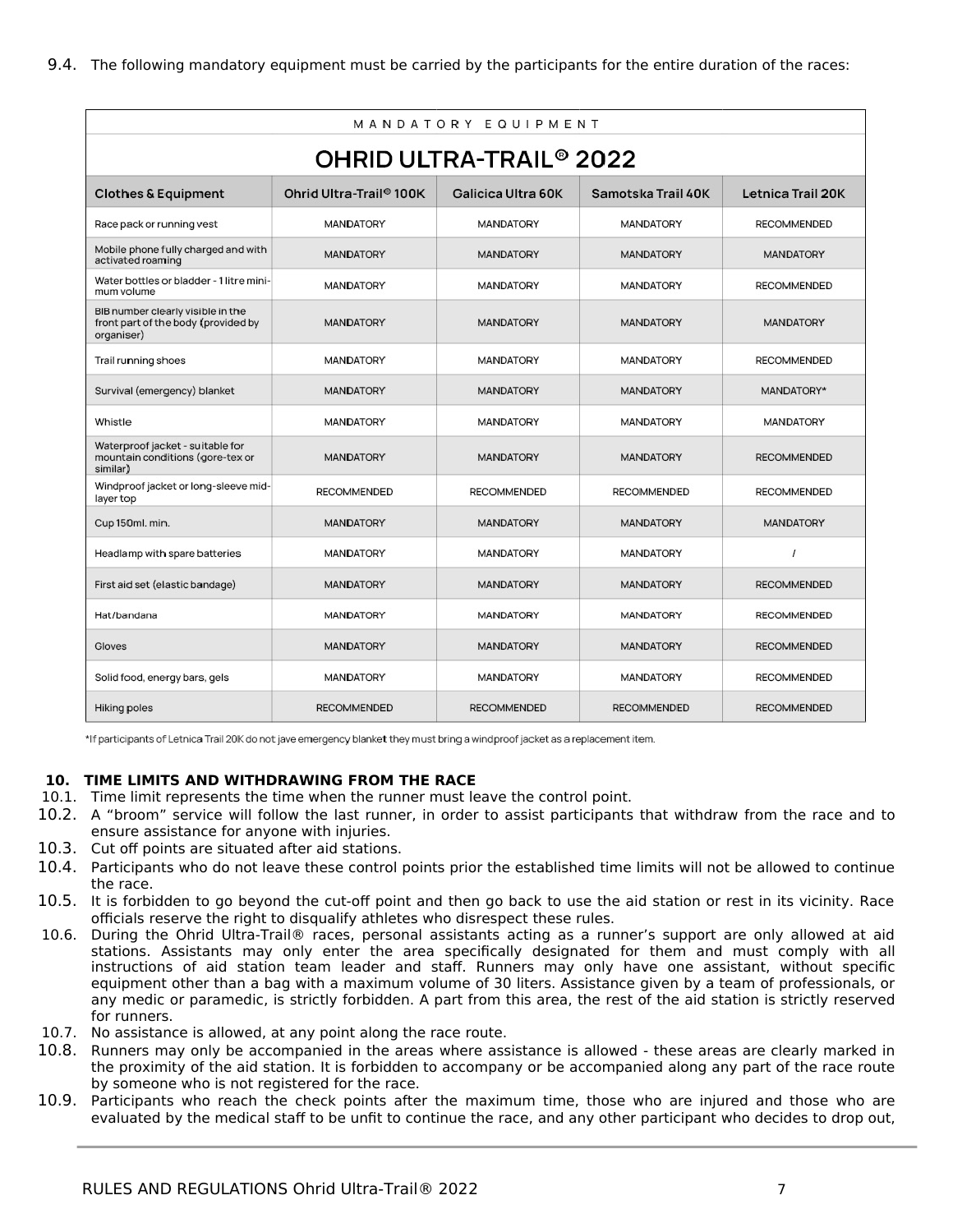shall be taken to the finish line by organization vehicle. For logistical reasons, participants who have dropped out may have to wait a couple of hours before being transferred to the finish area.

10.10. ATTENTION: Any participant who drops out of the race at any point other than the established check points should make their own way back to the control point and immediately inform the race organizers by text message or call the Organizer mobile number indicated on the race bib.

10.11. Timecharts

|                  | TIMECHART                                         |                |              |             |             |                |             |              |         |                         |                   |                                                              |  |
|------------------|---------------------------------------------------|----------------|--------------|-------------|-------------|----------------|-------------|--------------|---------|-------------------------|-------------------|--------------------------------------------------------------|--|
|                  | OHRID ULTRA-TRAIL <sup>®</sup> 107 km // 5,000 m+ |                |              |             |             |                |             |              |         |                         |                   |                                                              |  |
|                  | START/A - OHRID 14.05.2022 / 00:00h               |                |              |             |             |                |             |              |         |                         |                   |                                                              |  |
| Check point      | Altitude                                          | Location       | Cumul. km.   | D+ cumul.   | D-cumul.    | Split km       | D+ split    | D-split      | Fastest | Slowest                 | <b>Time limit</b> | <b>Facilities</b>                                            |  |
| START/A          | 700                                               | Ohrid          | $\mathbf{0}$ | $\mathbf 0$ | $\mathbf 0$ | $\mathbf 0$    | $\mathbf 0$ | $\mathbf{0}$ |         | 14/05 00:00 14/05 00:00 |                   |                                                              |  |
| CP1              | 1051                                              | Velestovo      | 12           | 650         | 280         | 12             | 650         | 280          | 1:07    | 1:45                    |                   | Food and drinks                                              |  |
| CP <sub>2</sub>  | 1083                                              | G. Konjsko     | 19.5         | 1050        | 665         | 7.5            | 400         | 385          | 1:56    | 3:10                    |                   |                                                              |  |
| CP <sub>3</sub>  | 880                                               | Elshani        | 22.8         | 1070        | 885         | 3.3            | 20          | 220          | 2:14    | 3:30                    | 14/05 4:00        | Food and drinks.<br>transport                                |  |
| CP4              | 726                                               | Trpejca        | 33.2         | 1430        | 1380        | 10.4           | 360         | 495          | 3:09    | 4:55                    |                   | Water                                                        |  |
| CP <sub>5</sub>  | 699                                               | Sv. Naum       | 41.5         | 1640        | 1640        | 8.3            | 210         | 260          | 3:58    | 6:45                    | 14/057:00         | Food and drinks,<br>transport, first aid                     |  |
| CP6              | 1409                                              | Vojtino        | 56           | 2550        | 1900        | 14.5           | 910         | 260          | 5:30    | 9:55                    |                   | Food and drinks                                              |  |
| CP7              | 2265                                              | F10            | 60.5         | 3500        | 1930        | 4.5            | 950         | 30           | 6:30    | 12:15                   |                   | $\overline{I}$                                               |  |
| CP8              | 1600                                              | Prevoj         | 66.7         | 3630        | 2700        | 6.2            | 130         | 770          | 7:15    | 13:45                   | 14/05 14:00       | DROP-BAG, Food.<br>drinks, hot meal,<br>transport, first aid |  |
| CP <sub>9</sub>  | 1973                                              | Lako Signoj    | 69           | 4000        | 2750        | 2.3            | 370         | 50           | 7:50    | 14:45                   |                   |                                                              |  |
| CP <sub>10</sub> | 1800                                              | Chumo<br>Vlaga | 74           | 4170        | 3100        | 5              | 170         | 350          | 8:20    | 15:45                   |                   |                                                              |  |
| CP <sub>11</sub> | 1468                                              | Asan Gjura     | 80           | 4380        | 3600        | 6              | 210         | 500          | 9:10    | 17:15                   |                   | Food and drinks.<br>soup, first aid                          |  |
| CP <sub>12</sub> | 1327                                              | Letnica        | 92           | 4600        | 3980        | 12             | 220         | 380          | 10:10   | 19:45                   | 14/05 20:00       | Food and drinks                                              |  |
| CP13             | 1054                                              | Velestovo      | 100          | 4960        | 4600        | 8              | 360         | 620          | 11:20   | 23:50                   |                   | Food and drinks.<br>soup, first aid                          |  |
| <b>FINISH</b>    | 700                                               | Ohrid          | 107          | 5000        | 5000        | $\overline{7}$ | 40          | 400          | 11:55   | 0:55                    |                   | 15/05 01:00 25 hours to finish                               |  |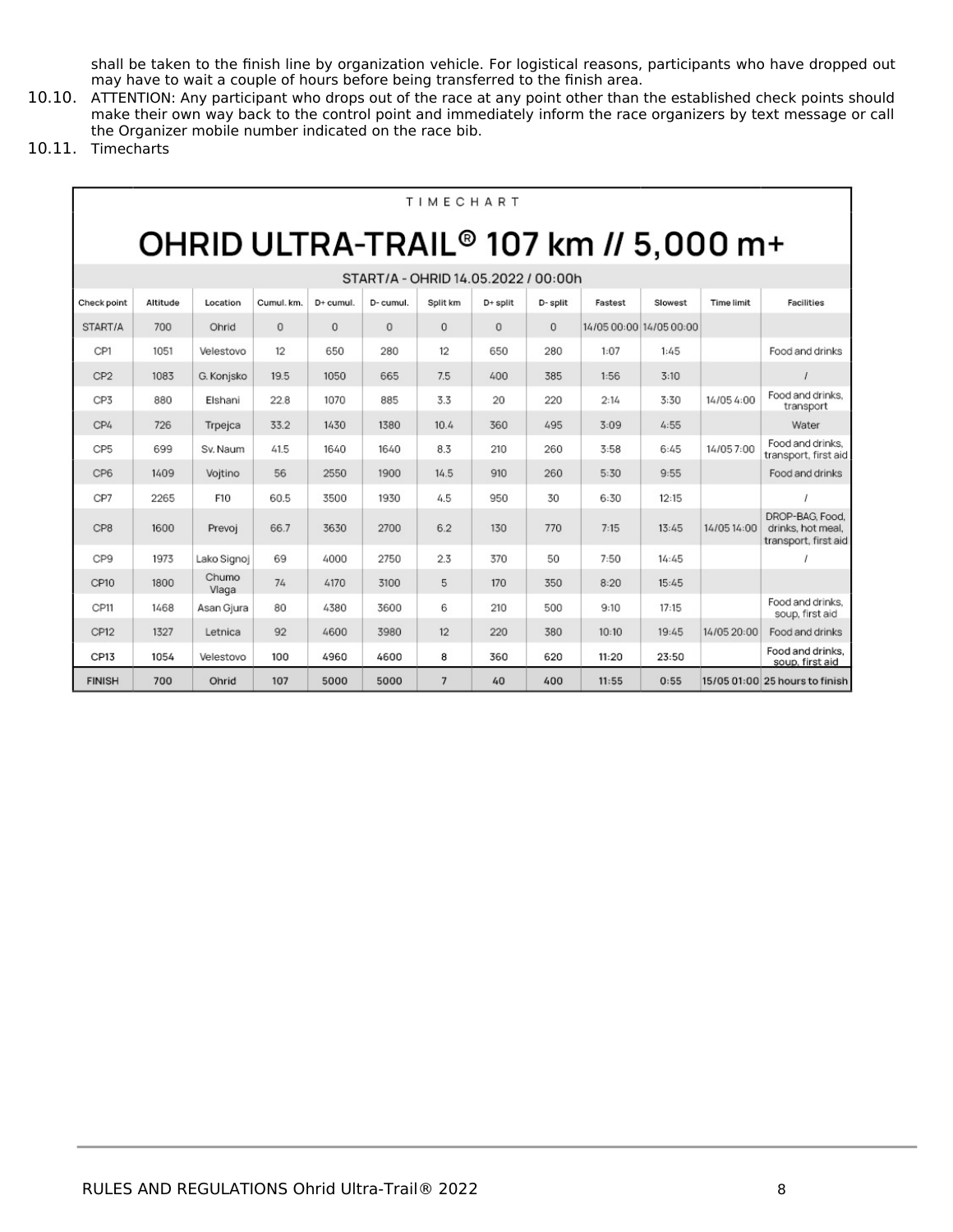|                  | TIMECHART                            |                |            |           |             |                |            |              |            |            |                   |                                                          |  |  |
|------------------|--------------------------------------|----------------|------------|-----------|-------------|----------------|------------|--------------|------------|------------|-------------------|----------------------------------------------------------|--|--|
|                  | GALICICA ULTRA 65 km // 3,350 m+     |                |            |           |             |                |            |              |            |            |                   |                                                          |  |  |
|                  | START/B ST, NAUM 14.05.2022 / 07:30h |                |            |           |             |                |            |              |            |            |                   |                                                          |  |  |
| Check point      | Altitude                             | Location       | Cumul, km. | D+ cumul. | D-cumul.    | Split km       | $D+$ split | D-split      | Fastest    | Slowest    | <b>Time limit</b> | <b>Facilities</b>                                        |  |  |
| START/B          | 700                                  | Sv. Naum       | $\Omega$   | $\circ$   | $\mathbf 0$ | $\mathbf 0$    | $\Omega$   | $\mathbf{0}$ | 14/05 7:30 | 14/05 7:30 |                   |                                                          |  |  |
| CP <sub>6</sub>  | 1409                                 | Vojtino        | 14.5       | 910       | 260         | 14.5           | 910        | 260          | 8:45       | 10:15      |                   | Food and drinks                                          |  |  |
| CP7              | 2265                                 | F10            | 19         | 1860      | 290         | 4.5            | 950        | 30           | 9:35       | 12:25      |                   |                                                          |  |  |
| CP8              | 1600                                 | Prevoi         | 25.2       | 1990      | 1060        | 6.2            | 130        | 770          | 10:10      | 13:45      | 14/05 14:00       | Food, drinks, hot<br>meal, transport,<br>first aid, rest |  |  |
| CP <sub>9</sub>  | 1973                                 | Lako Signoj    | 27.5       | 2360      | 1110        | 2.3            | 370        | 50           | 10:40      | 14:30      |                   |                                                          |  |  |
| CP <sub>10</sub> | 1800                                 | Chumo<br>Vlaga | 32.5       | 2530      | 1460        | 5              | 170        | 350          | 11:10      | 15:30      |                   |                                                          |  |  |
| CP <sub>11</sub> | 1468                                 | Asan Giura     | 38.5       | 2740      | 1960        | 6              | 210        | 500          | 11:45      | 17:30      |                   | Food and drinks.<br>soup, first aid                      |  |  |
| CP <sub>12</sub> | 1327                                 | Letnica        | 50.5       | 2960      | 2340        | 12             | 220        | 380          | 12:45      | 19:45      | 14/05 20:00       | Food and drinks                                          |  |  |
| CP <sub>13</sub> | 1054                                 | Velestovo      | 58.5       | 3310      | 2960        | 8              | 350        | 620          | 13:40      | 22:00      |                   | Food and drinks.<br>soup, first aid                      |  |  |
| <b>FINISH</b>    | 700                                  | Ohrid          | 65.5       | 3350      | 3350        | $\overline{7}$ | 40         | 390          | 14:10      | 23:50      | 15/05<br>00:00    | 16.5 to finish                                           |  |  |

|                                      | MECHART                                   |             |            |              |              |          |          |          |         |         |                   |                    |  |
|--------------------------------------|-------------------------------------------|-------------|------------|--------------|--------------|----------|----------|----------|---------|---------|-------------------|--------------------|--|
|                                      | SAMOTSKA TRAIL MARATHON 40 km // 2,000 m+ |             |            |              |              |          |          |          |         |         |                   |                    |  |
| START/C PESHTANI 14.05.2022 / 09:00h |                                           |             |            |              |              |          |          |          |         |         |                   |                    |  |
| Check point                          | Altitude                                  | Location    | Cumul. km. | D+ cumul.    | D-cumul.     | Split km | D+ split | D-split  | Fastest | Slowest | <b>Time limit</b> | <b>Facilities</b>  |  |
| START/C                              | 700                                       | Peshtani    | $\Omega$   | $\mathbf{0}$ | $\mathbf{0}$ | $\Omega$ | $\Omega$ | $\Omega$ | 09:00   | 09:00   |                   |                    |  |
| CP <sub>3</sub>                      | 880                                       | Elshani     | 17         | 185          | 3            | 1.7      | 185      | 3        | 9:15    | 9:30    |                   | Water              |  |
| <b>CP10</b>                          | 1800                                      | Cumo Vlaga  | 7.2        | 1115         | 46           | 5.5      | 930      | 43       | 10:20   | 11:50   |                   |                    |  |
| CP11                                 | 1468                                      | Asan Gjura  | 13.7       | 1326         | 557          | 6.5      | 211      | 511      | 11:00   | 13:10   |                   | Food and drinks    |  |
| <b>CP12</b>                          | 1327                                      | Letnica     | 25.5       | 1571         | 941          | 11.8     | 245      | 384      | 11:55   | 15:20   | 16:00             | Food and drinks    |  |
| CP13                                 | 1054                                      | Velestovo 2 | 33.8       | 1910         | 1555         | 8.3      | 339      | 614      | 13:00   | 17:20   |                   | Food and drinks    |  |
| <b>FINISH</b>                        | 700                                       | Ohrid       | 40.5       | 1950         | 1950         | 6.7      | 40       | 395      | 13:30   | 18:55   | 19:00             | 10 hours to finish |  |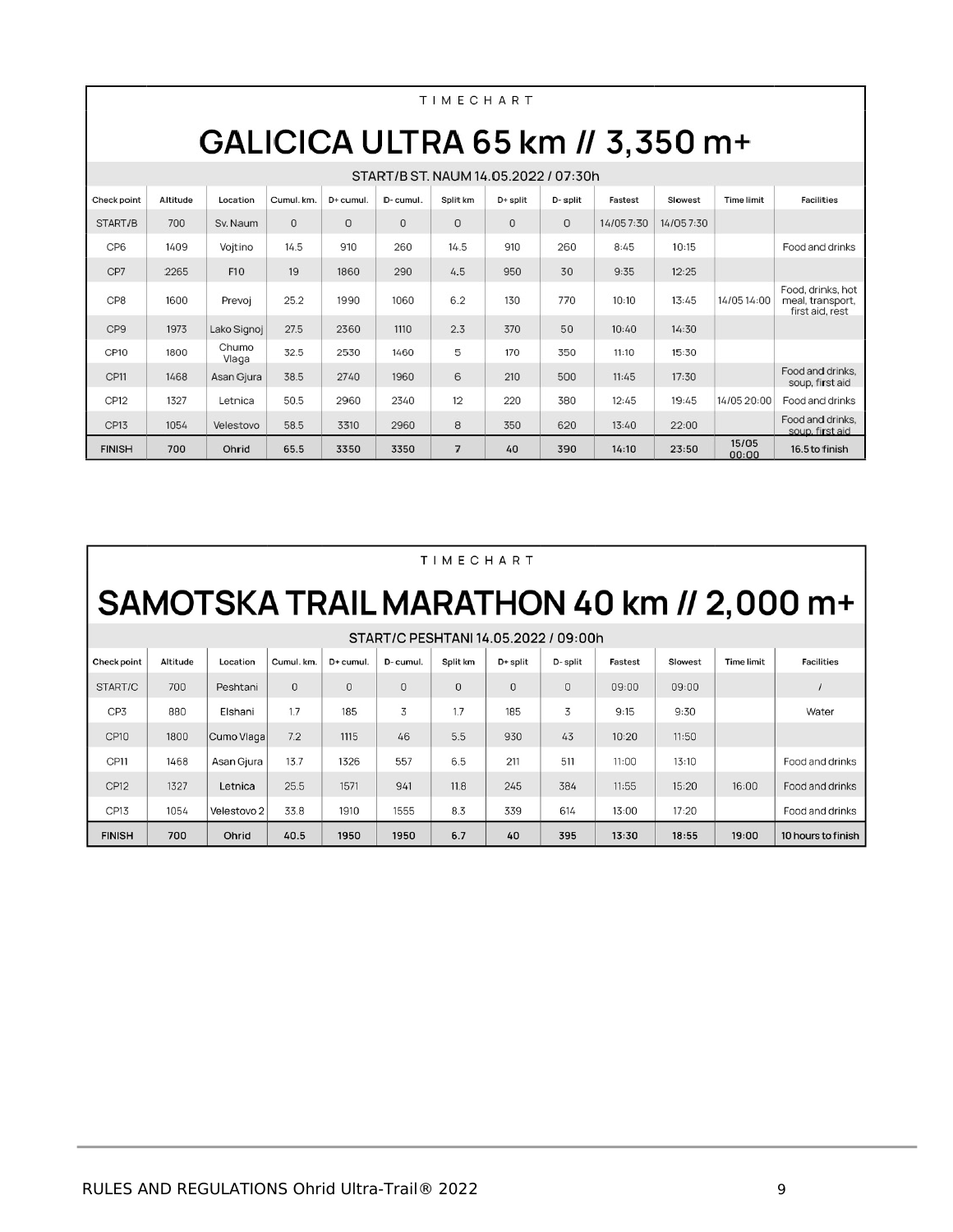LETNICA TRAIL 20 km // 1,100 m+ START/D VELGOSHTI 14.05.2022 / 10:30h Check point Altitude Location Cumul km D+ cumul. D-cumul. Split km D+ split D-split Fastest Slowest **Time limit Facilities** START/D  $\overline{0}$  $\overline{0}$  $\overline{0}$  $\overline{0}$  $10:30$ 770 Velgoshti  $\overline{0}$  $\overline{0}$  $10:30$  $\overline{1}$ CP<sub>12</sub> 736 230 736 230  $11:15$ 1327 Letnica  $7.7$  $7.7$  $12:50$ Food and drinks 1076 843 613  $12:05$  $CP13$ 1054 Velestovo 2 16.1  $84$ 340  $15:00$ Food and drinks  $22.6$ 1100 1240  $6.7$ 33 387  $12:35$  $16:25$ 16:30 **FINISH** 700 Ohrid 6 hours to finish

TIMECHART

## <span id="page-9-3"></span>**11. CONTROL POINTS AND AID STATIONS**

| Race                                | <b>Control points</b> | <b>Aid Stations</b> |
|-------------------------------------|-----------------------|---------------------|
| Ohrid Ultra-Trail <sup>®</sup> 100K | 13                    | q                   |
| Galicica Ultra 60K                  | 8                     |                     |
| Samotska Trail Marathon 40K         | 5                     |                     |
| Letnica Trail 20K                   |                       |                     |

## <span id="page-9-2"></span><span id="page-9-1"></span>**12. DROP BAGS**

- 12.1. Each participant of Ohrid Ultra-Trail® 100К will receive a bag with a sticker of their race bib number in which to place a change of clothes to use at the CP8 Prevoj 66,7km. Once filled with his/her clothes and closed, the bag can be deposited at the latest 15 minutes before the start of the race.
- 12.2. Drop Bags may be collected at the finish upon presentation of race bib.
- 12.3. Participants are advised not to place objects of value in the bags; the organizers accept no liability for any theft, loss or damage of bags or their contents.
- 12.4. Only bags provided by the organizers will be transported to the finish.
- 12.5. The Organizers will not send uncollected bags to participants' houses. Bags that are not collected two days after race ends will be immediately destroyed for reasons of hygiene.

## <span id="page-9-0"></span>**13. RACE ROUTE**

13.1. Ohrid Ultra-Trail® race routes require the ability to run on particular kinds of terrain, trails and impervious or treacherous paths (slopes with rocky outcroppings or debris) that are sometimes without barriers.

| Race                        | Race route link                               |
|-----------------------------|-----------------------------------------------|
| Ohrid Ultra-Trail® 100K     | https://tracedetrail.fr/fr/trace/trace/179309 |
| Galicica Ultra 60K          | https://tracedetrail.fr/fr/trace/trace/179310 |
| Samotska Trail Marathon 40K | https://tracedetrail.fr/fr/trace/trace/174176 |
| Letnica Trail 20K           | https://tracedetrail.fr/fr/trace/trace/155232 |

- 13.2. Should adverse weather conditions occur or one or more paths become inaccessible, alternative routes will be outlined at the event website [www.ohridultratrail.com](http://www.ohridultratrail.com/)
- 13.3. Race kilometers are not marked. Participants should strictly adhere to the marked race route and avoid taking shortcuts or cutting out sections of the route. Any departures from the official route may lead to time penalty or disqualification.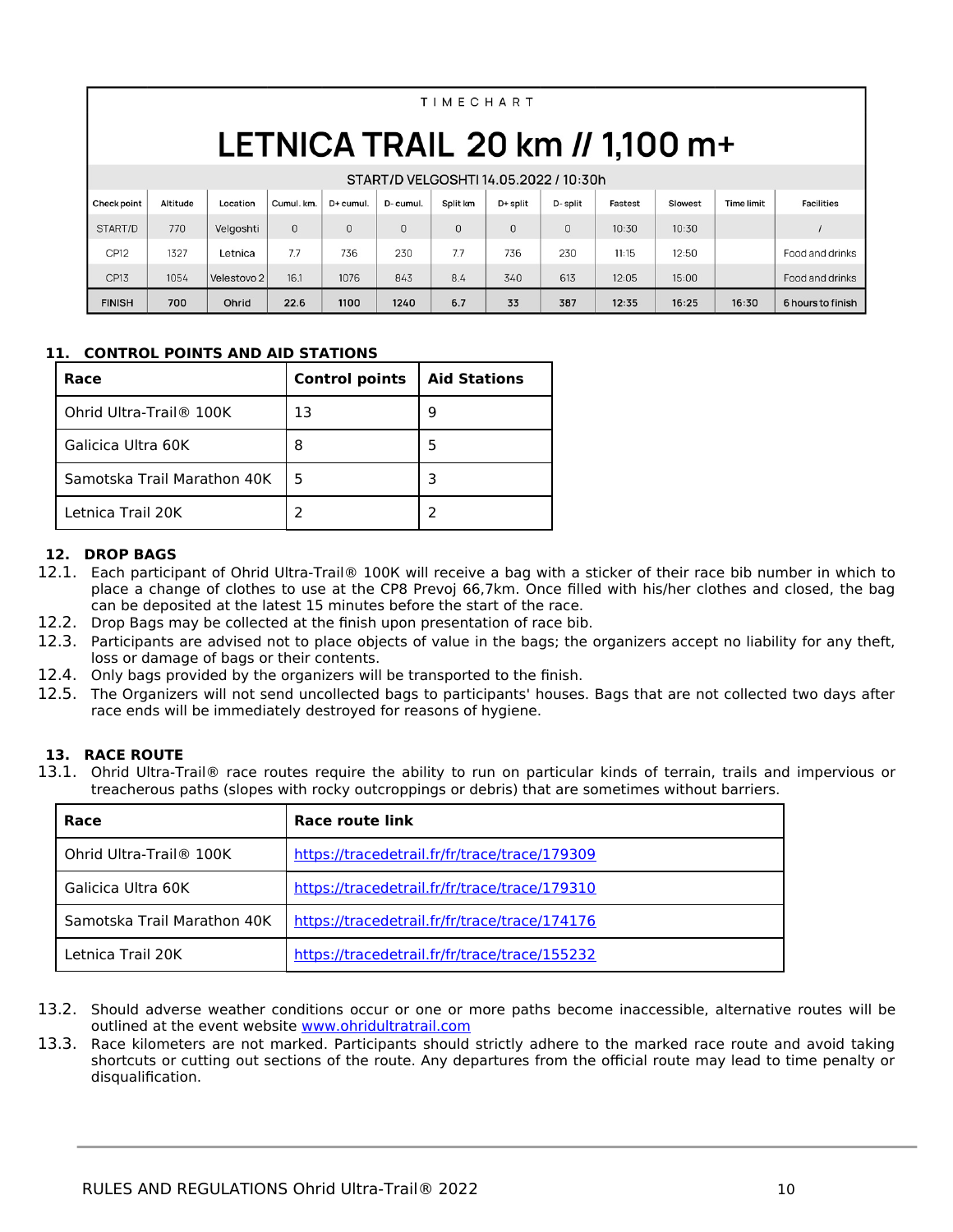## <span id="page-10-5"></span>**14. INSURANCE**

- 14.1. Participants are highly recommended to take out a valid individual insurance policy that covers find and rescue costs as well as incurring medical costs.
- 14.2. Participants are responsible for handing over their personal file to their insurance company if necessary, within the given timeframe.

## <span id="page-10-4"></span>**15. SAFETY**

- 15.1. Members of the Organization and the Mountain Rescue Teams, in constant contact with Race HQ, will be positioned along the race route. Paramedics shall be positioned at different points along the race route, but also at the start and finish. In case of injury or other necessity, athletes will have to call the SOS phone provided by the organizer on the Race bib. If they are in an area which is not covered by mobile phone signal, they will have to convey the message to the nearest checkpoint – so that actions can be taken as soon as possible.
- 15.2. However, by considering the inaccessible terrain and unforeseen mountain weather, the first responders to such events are the participants themselves. Therefore, each participant is obliged to stop his/her race and to be actively involved in the assistance and rescue of other injured runners.
- 15.3. In order to preserve the safety and health of participants, race officials and medical personnel have the right to stop the race and exclude those participants who have been assessed that are no longer able to continue the race.
- 15.4. Participants are required to follow instructions from the race director, race officials and medical teams. Any violation of these guidelines will lead to the disqualification, and if he/she decides to continue at all costs, the organizer assumes no responsibility for possible consequences.
- 15.5. Each participant that has any disease or medical condition is advised to consult a specialist for permission to participate in the races, and they also must notify the organizer of the race.

## <span id="page-10-3"></span>**16. ROUTE MARKINGS**

- 16.1. The routes are marked with flags, printed PVC tape, and semi-permanent sign posts, as well as detailed info boards at each aid station. The race routes may be downloaded from [www.ohridultratrail.com](http://www.ohridultratrail.com/) in kml or gpx file formats to be used on smartphones and GPS devices.
- 16.2. WARNING: Do not rely exclusively on your sport watch data. Depending on the weather and other factors, differences up to 5% must be considered. On a 50 km course, this can sum up to a difference of over 2 km.

## <span id="page-10-2"></span>**17. ENVIRONMENT PROTECTION**

- 17.1. The race shall take place in the Galicica National Park an area protected by UNESCO. Participants are therefore required to fully respect the environment, in particular by not leaving rubbish, picking flowers or disturbing the wildlife.
- 17.2. Littering is strictly forbidden (gel tubes, paper, organic leftovers, plastic wrappers...). Trash/rubbish bins are available at each aid station and they must be used. The race stewards will be checking all along the race route.
- 17.3. All participants must keep their rubbish and wrappers with them until they can throw them in the bins at an aid station. Runners should carry a bag or pouch to carry their waste until the next bin. Plastic bags for soiled paper are handed out with the race-bibs. They must be used for collecting any paper used during any urgent need along the route.
- 17.4. You must follow the paths as they are way-marked, without short-cutting them. Actually, short-cutting a path causes erosion thus damaging the site.
- 17.5. No disposable dishes (cutlery, cups, bowls) will be distributed at any check point or aid station. This is to reduce the plastic waste by runners, as well as by the volunteers of the Ohrid Ultra-Trail®. We invite you to bring your own must bring their own cups/flasks and utensils if you wish to eat hot meals at the aid stations.

## <span id="page-10-1"></span>**18. WEATHER**

- 18.1. In case of adverse weather conditions (dense fog, snow or thunderstorms), the organizers reserve the right to make last-minute changes, even during the race, to the race route in order to eliminate potential hazards or conditions that could cause hardship for participants. The volunteers shall inform the participants of any changes.
- 18.2. The organisers also reserve the right to suspend or cancel the race if the weather conditions are such that they put participants, volunteers or medical teams at risk.

## <span id="page-10-0"></span>**19. DISQUALIFICATION, PENALTIES AND APPEALS**

- 19.1. Time penalty or disqualification may be applied immediately by the race director or other race officials during the race, at the finish line or after the competition has ended, given that valid proof or witnesses statements are obtained.
- 19.2. The following proof is considered valid for appeal: original gpx file, photo/video with timestamp, written statements by two credible witnesses at least, either participants and/or race officials.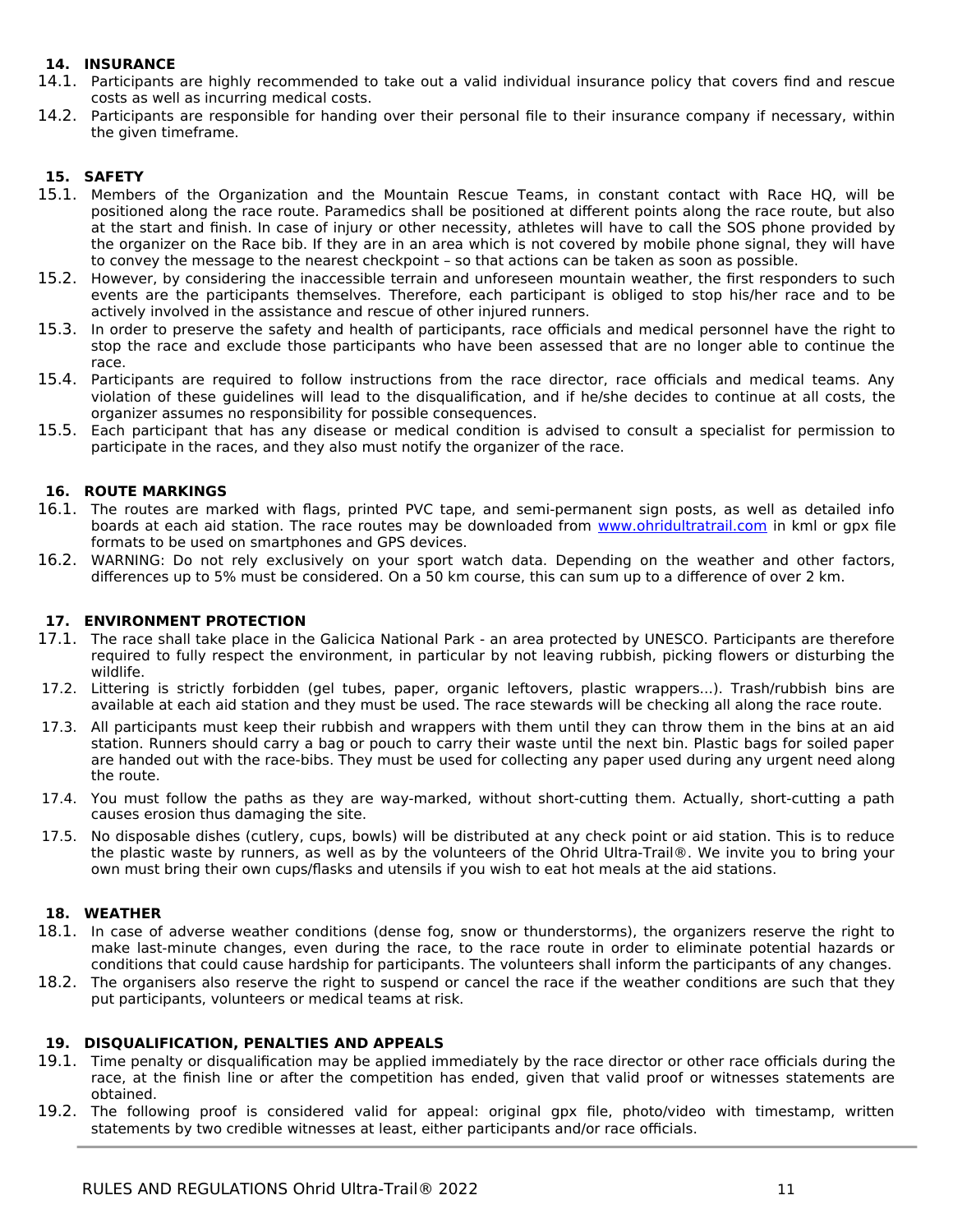- 19.3. Appeal deadline begins right after finishing and is open until 10:00am on 15.05.2022. The appeals are filed only in written form (either by hand or via email [race@ohridultratrail.com](mailto:race@ohridultratrail.com)).
- 19.4. The race director has the absolute authority in the decisions regarding penalties and appeals for maintaining competition fair-play. The race director has the right to put up a committee of experienced race officials and trail runners, in such cases, where further investigation needs to be taken for the purposes of drawing fair decision.
- 19.5. Official final race results will be published within 48 hours of last finisher on the event's website.
- 19.6. The organizer has the right to penalize or disqualify any participant even after publishing official race results (for example, due to a positive doping test or obtained proof of serious breach of rules and unfair behavior).

|          | IF THE PARTICIPANT:                                                                                                                                                               | <b>PENALTY</b>                                                                |
|----------|-----------------------------------------------------------------------------------------------------------------------------------------------------------------------------------|-------------------------------------------------------------------------------|
| 19.6.1.  | Did not pass through or is not registered at one or more<br>control points (CP) or aid stations (AS)                                                                              | Disqualification<br>time<br>or<br>penalty by race<br>director's<br>discretion |
| 19.6.2.  | Departs from the marked route or uses other unmarked<br>trails/roads by which effectively he/she takes shortcuts                                                                  | Disqualification                                                              |
|          | Departs from the marked route or uses other unmarked<br>19.6.3. trails/roads by which effectively he/she does not take<br>shortcuts                                               | Disqualification or time<br>penalty by race director's<br>discretion          |
| 19.6.4.  | Participates without or takes a BIB number from another<br>registered athlete (who has given up starting the race)                                                                | Disqualification and<br>2-year<br>ban for both athletes                       |
| 19.6.5.  | Refuses to help other participants in case of injury or<br>emergency                                                                                                              | Lifetime disqualification                                                     |
| 19.6.6.  | Receives assistance by any other person at any point along<br>the race route, outside of designated areas at aid stations                                                         | Disqualification                                                              |
| 19.6.7.  | Uses transport during the race (bicycle, motorbike, ATV,<br>land or water vehicle)                                                                                                | Lifetime disqualification                                                     |
| 19.6.8.  | Refuses his/her mandatory equipment to be checked at<br>race bib number pick up or during race                                                                                    | Disqualification                                                              |
| 19.6.9.  | Does not carry mandatory equipment during race                                                                                                                                    | 30-min time penalty for each<br>missing item                                  |
| 19.6.10. | Destroys route markings, insults, threatens the wellbeing of<br>other participants, race officials, volunteers, does not obey<br>orders from race officials and medical personnel | Lifetime disqualification                                                     |
| 19.6.11. | Purposefully litters garbage and damages the natural<br>environment, plants and wildlife, especially in highest<br>protected zones (Stara Galicica (Sv.Naum - Prevoj))            | Lifetime disqualification                                                     |
|          | 19.6.12. Uses banned performance enhancing substances (doping)                                                                                                                    | Lifetime disqualification                                                     |

## <span id="page-11-0"></span>**20. PRIZES**

- 20.1. The awards are at the discretion of the sponsors and the organization and according to the rules of the ITRA (https://itra.run/page/260/High calibre athletes.html). Non-monetary prizes shall be awarded to the first 3 men and 3 women of each race. Additionally, diplomas will be awarded for the first 3 men and women in each age category.
- 20.2. Each athlete who completes the race within the maximum time limit will be given a Finisher medal. Prizes will only be awarded at the prize-giving ceremony, they will not be sent or handed out in advance for any reason.
- 20.3. The results of all registered athletes of Ohrid Ultra-Trail® 2022 edition will be categorized according to the age and gender criteria:

•16-17 (only on Letnica Trail 20K)

- •17-19<br>•20-34 •20-34
- •35-39
- •40-44